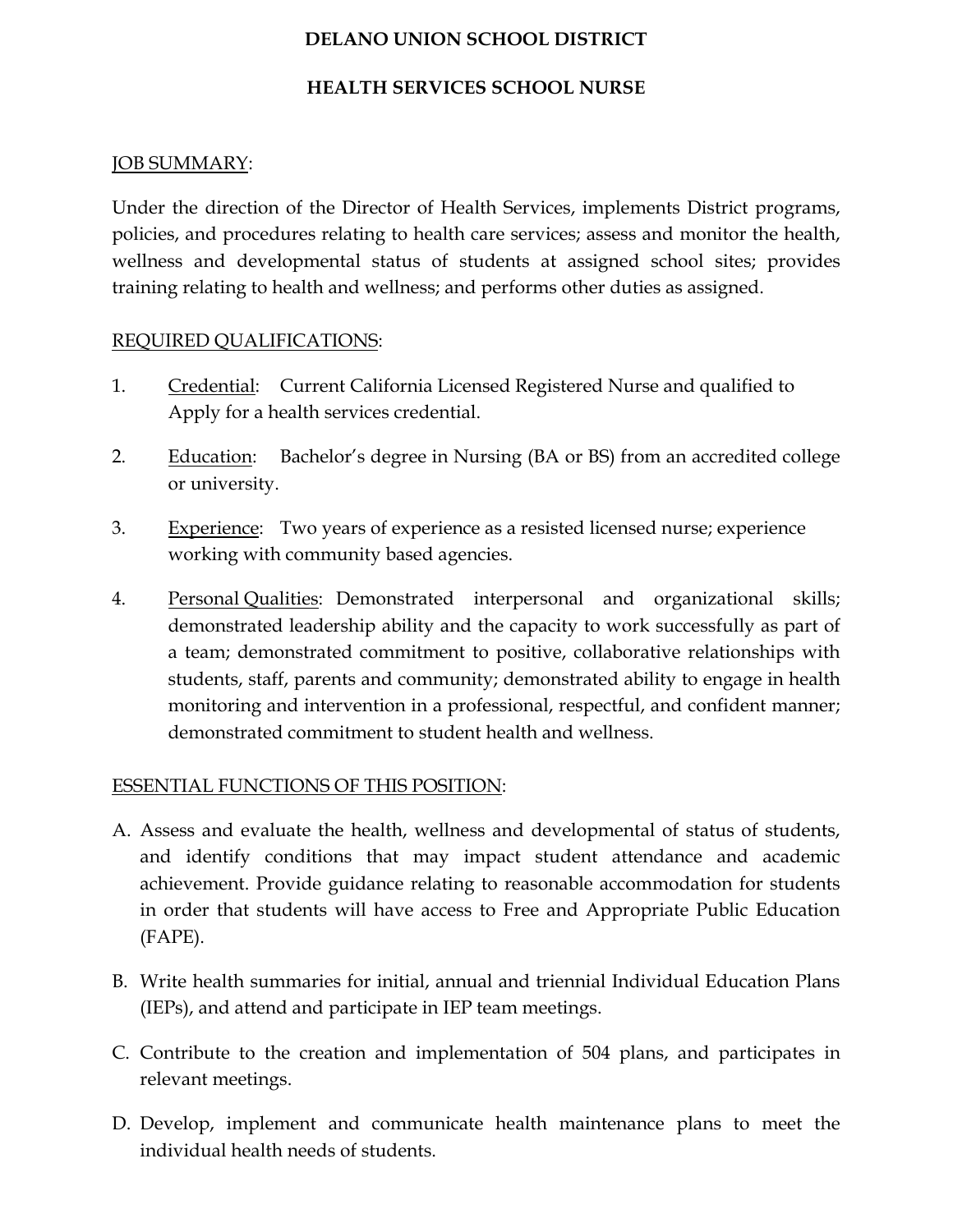- E. Monitor and coordinate communicable disease prevention efforts through immunization administration and other programs, in accordance with California immunization branch guidelines, and in accordance with state law, Kern County Public Health protocols and District protocols.
- F. Interpret medical records, and communicate with medical providers and healthrelated agencies.
- G. Perform state mandated health screenings and make appropriate referrals.
- H. Identify and refer students to the School Based Vision Center, dispense eyewear to students after the clinic.
- I. Refer students and parents/guardians to appropriate community resources as needed.
- J. Provide training, in-servicing and support for paraprofessionals, clerks and other staff in handling routine first aid and medical emergencies using the adopted Emergency Guidelines for California Schools.
- K. Train health care living skills aides on specialized physical health care procedures monitor and supervise unlicensed assistive personnel (UAP) staff.
- L. Assist in supporting paraprofessionals with the implementation of medical (Medicaid) billing and medical administrative activities (MAA).
- M. Serve as a liaison to outside agencies and community organizations, and promote collaborative participation in the Coordinated School Health process.
- N. Assist in supporting health-related programs and services to meet the needs of students and families in the educational process.
- O. Identify and refer students and families for services through the Community Connections Center and other family resource centers.
- P. Assist students, parent/guardians, and staff to identify and utilize appropriate health delivery services, identifying means by which to mitigate financial, transportation and other barriers to needed health care services and or social services.
- Q. Provide case management for families that may need additional support by maintaining communication with parent/guardian and relevant community practitioners and agencies to promote and encourage needed treatment(s).
- R. Provide staff development in CPR and AED use.
- S. Serve as a resource to parents/guardians, staff, teachers and administrators through ongoing consultation and in-service training.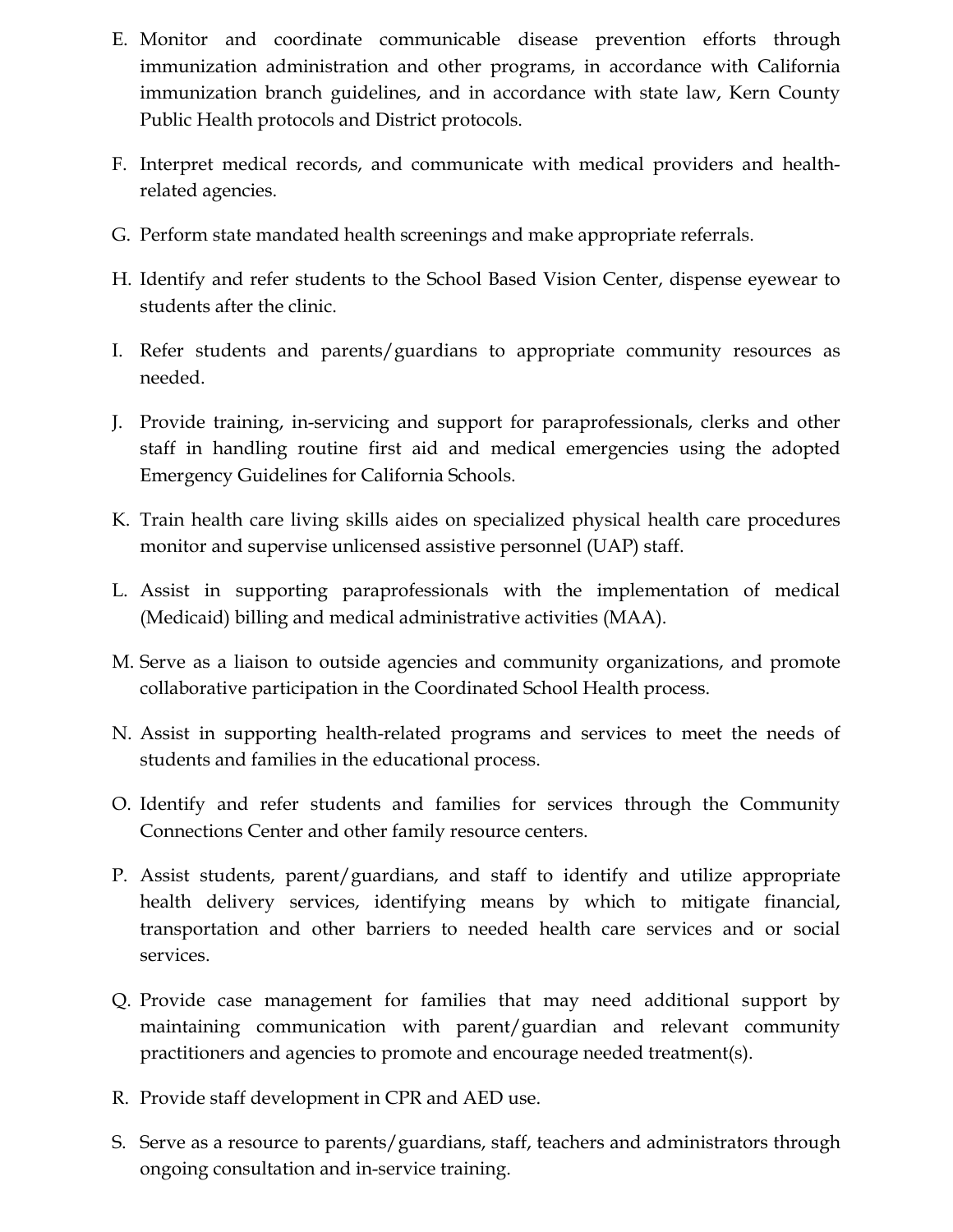- T. Counsel with students, parents/guardians, staff, teachers and administrators regarding health-related attendance problems.
- U. Participate in school site safety planning and activities.
- V. Promote research-based school nursing practices in the areas of nutrition.
- W. Adhere to National Association of School Nurse and California School Nurse Organization code of ethics and standards, California Business and Profession Codes, California Education Code and the California Nurse Practice Act.
- X. Perform other duties as assigned.

Incorporated within one or more of the previously mentioned essential functions of this job description are the following essential physical requirements. Place the applicable number from the chart below that best indicates what percentage of time is spent on each of the following essential physical requirements. The categories refer to the overall requirements on an annual basis:

- 1. Seldom = Less than 25% 3. Often = 51.75
- 2. Occasional =  $25 50\%$  4. Very Frequent =  $76\%$  & above
- \_3 a. Ability to work at a desk, conference table or in meetings of various configurations.
- 3 b. Ability to stand and circulate for extended periods of time.
- 2 c. Ability to see for purposes of reading laws and codes, rules and policies and other printed matter and observing students.
- 3 d. Ability to hear and understand speech at normal levels.
- 3 e. Ability to communicate so others will be able to clearly understand a normal conversation.
- 2 f. Ability to bend and twist, stoop and kneel, crawl, push, pull.
- 1 g. Ability to lift 50 lbs.
- $1$  h. Ability to carry 50 lbs.
- 2 i. Ability to reach in all directions.

# OTHER RELATED FUNCTIONS OF THIS POSITION:

 1. Participates in appropriate meetings involving administration, psychologists, paraprofessionals, and other school staff.